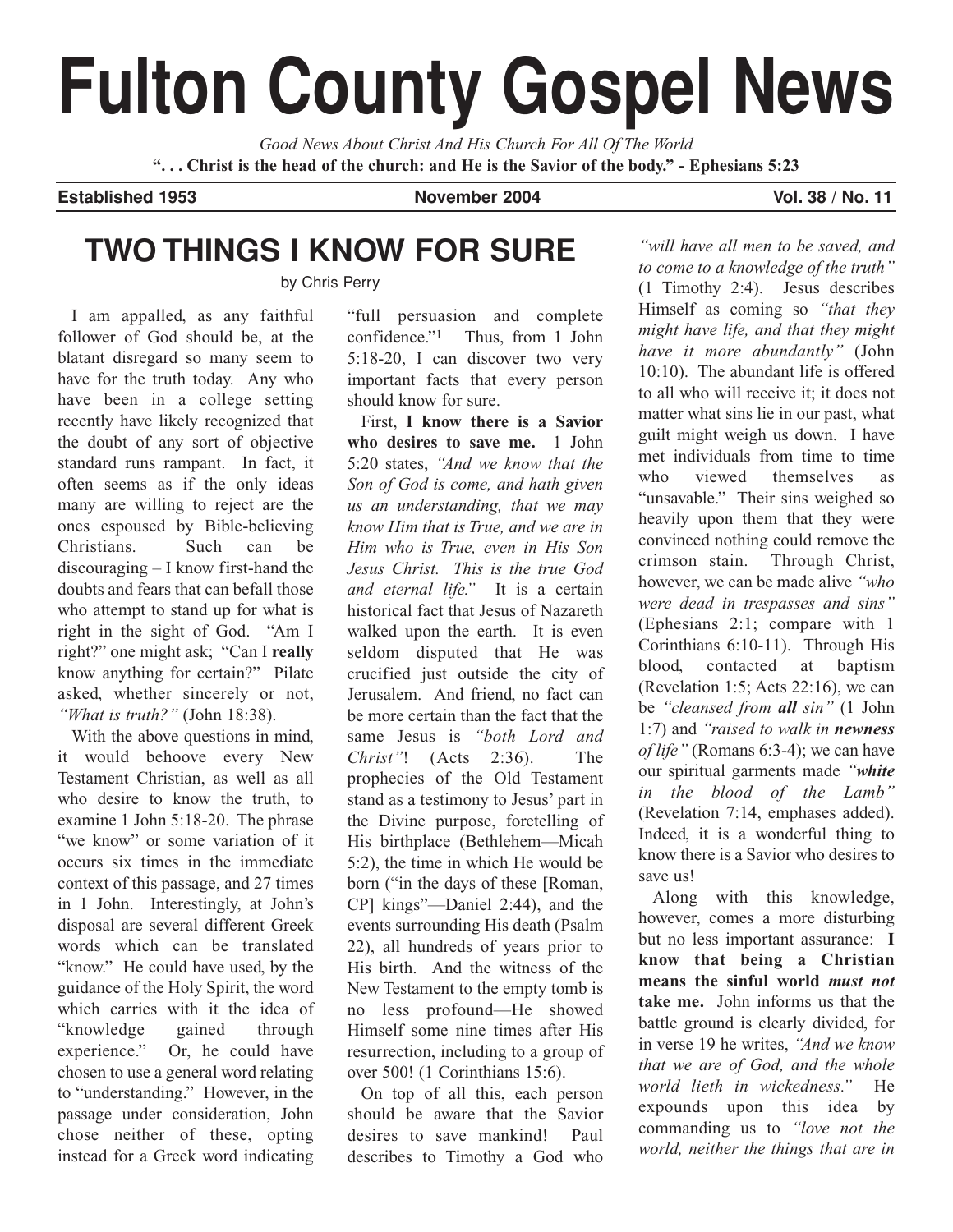#### **FULTON COUNTY GOSPEL NEWS** USPS Publication #211780

. . . is a Periodical publication issued monthly by the Church of Christ at Third and Bethel (P.O. Box 251), Mammoth Spring, AR 72554-0251. **POSTMASTER: Please mail all changes of address to the above address.**

**FCGN** is mailed free of charge to any who care to receive it. We will be happy to add any names to the regular mailing list. If you send in a name we must have a complete address, including number and street name, or R.R. or HCR number, plus box number, or a P.O. Box number and the **NINE DIGIT ZIP CODE**. This paper is supported by voluntary contributions for which we are grateful. Financial information will be furnished upon request. **Mail all address corrections or manuscripts to:**

#### **FULTON COUNTY GOSPEL NEWS** P.O. Box 251 Mammoth Spring, AR 72554

| Lee Moses $\dots \dots \dots \dots \dots$ . EDITOR          |
|-------------------------------------------------------------|
|                                                             |
| E-Mail $\ldots \ldots \ldots \ldots$ cocfcgn@centurytel.net |

#### *continued from page 1*

*the world"* (1 John 2:15), and provides this reason: *"For all that is in the world, the lust of the flesh, and the lust of the eyes, and the pride of life, is not of the Father, but is of the world"* (v. 16).

If the world is indeed wicked, and if all sin is rooted in the world, what are we to do? The answer is just as certain to John: *"We know that whosoever is born of God sinneth not; but he that is begotten of God keepeth himself, and that wicked one toucheth him not"* (1 John 5:18). If a person is to receive the cleansing blood of Jesus Christ, and if that person is to remain in a saved condition, he must "sin not." "But," many might interject, "don't we all sin from time to time?" To be sure, *"all have sinned, and come short of the glory of God"* (Romans 3:23). However, the Greek word translated "sinneth" indicates "action in progress contemporary with the time of speaking."2 In plain terms, then, John is saying, "Whosoever is born of God does not and cannot keep on sinning, that is, continue in a life of habitual sin." The remedy for individual, momentary acts of sin, of which every Christian who is blessed with life is guilty from time to time, is found in 1 John 1:9 penitent confession to God.

It seems fairly simple, then. If one is to be a Christian, he must separate himself from the world, become "sanctified" or "set apart" from the sinful influences of the world (Exodus 13:2, 12; Ephesians 5:26). However, friends, this is the singlemost difficult command to follow, as evidenced by the myriads who are swept away by worldliness. Love for the world causes many never to obey the Gospel—many Pharisees stumbled because they "loved the praise of men more than the praise of God" (John 12:43), and the rich young ruler, devout as he was, went away lost because of his riches (Matthew 19:22). Love for the world causes many never to grow the "thorny-ground" hearers in Jesus' parable of the soils *"are*

*choked with the cares and riches and pleasures of this life, and bring no fruit to perfection"* (Luke 8:14). In short, love for the world will cause countless souls to be lost for eternity.

Friend, do not allow the world to fool you—there is an objective standard for truth. And that standard, the inspired Word of God, tells me that I can know there is a Savior that wants to save me. That same standard also reveals that God's expectation and demand is that I separate myself from the world, devote myself to Him as a *"living sacrifice"* (Romans 12:1) and vow that the world will not take me! Are you willing to learn and apply these two important facts? Hear the words of Christ: *"And ye shall know the truth, and the truth shall make you free"* (John 8:32).

303 Dekalb St. McMinnville, TN 37110

1. Guy N. Woods, **Commentary on Peter, John, and Jude** (Nashville, TN: Gospel Advocate Co., 1991), p.323. This information is consistent with other Greek sources, such as **Strong's Complete Dictionary of Bible Words.**

2. Ibid, p.265.

# **"MASTER, THUS SAYING THOU REPROACHEST US ALSO"**

#### by Lee Moses

The Lord has certainly never been a respecter of persons (Acts 10:34- 35). Upon one occasion, Jesus Christ accepted an invitation to dine with a Pharisee, a highly respected member of the community (Luke 11:37; compare with Acts 5:34). But upon reclining to dine, being aware of the false doctrine held by this Pharisee, Christ presented a caustic rebuke of the man's sect (Luke 11:39-44). There was also a lawyer present at the occasion; and the lawyers, holding the responsibility of interpreting, teaching, and

making decisions based on the Law of Moses, were closely associated with the Pharisees. As such, the lawyer took offense at Christ's rebuke of the Pharisees, and responded, *"Master, thus saying thou reproachest us also"* (v. 45).

The lawyer demonstrated a certain amount of perceptiveness in this observation. Jesus had rebuked the Pharisees for specific charges, including hypocrisy, misplaced priorities, self-exaltation, and causing others to stumble. But though the charges were fairly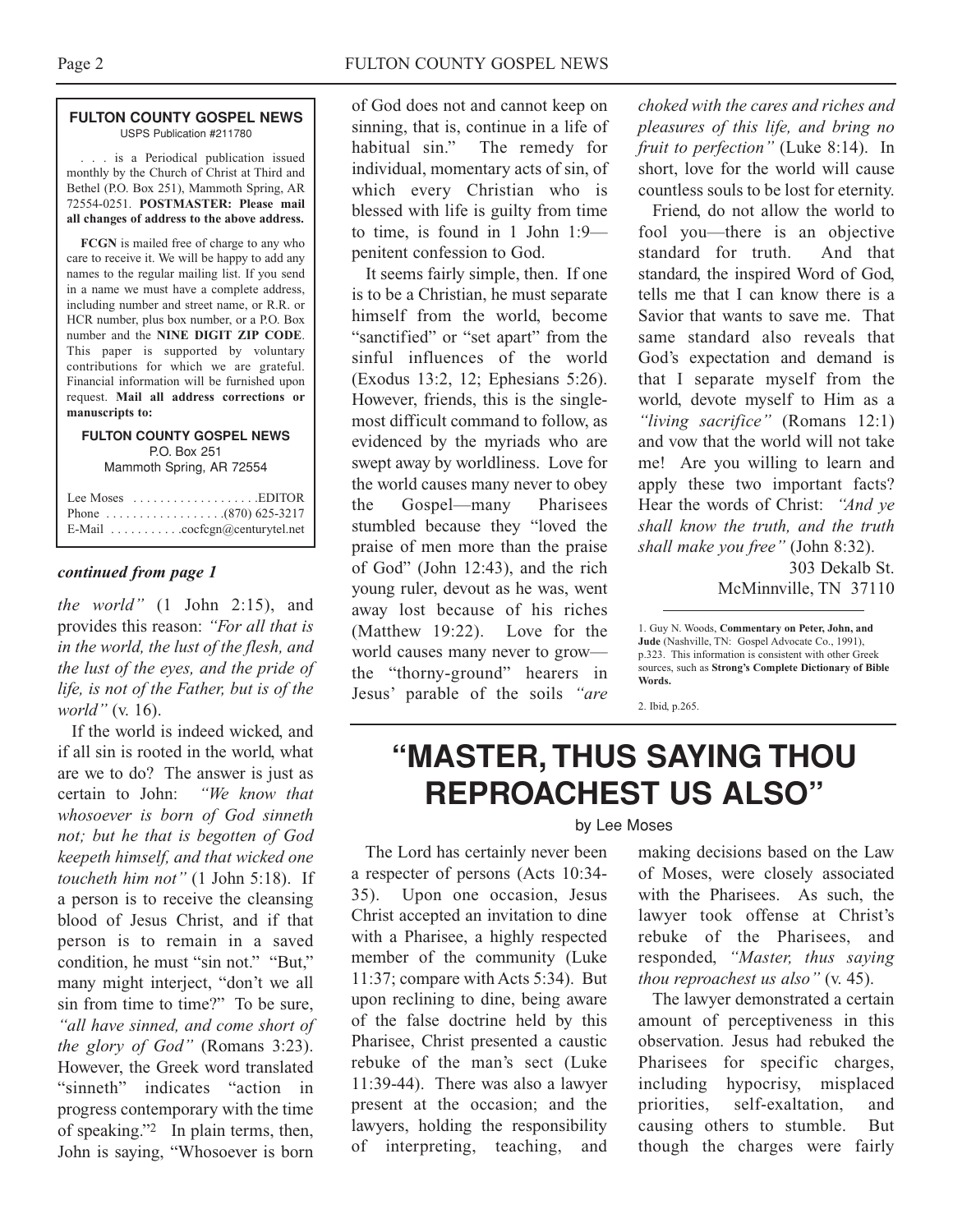specific, the application was not limited to those to whom the charges were specifically made – The application was to any and all who were guilty of those charges.

God has provided mankind with the Bible. Contrary to the assertions of some, the Bible is a book that is relevant, necessary, and applicable to each man and woman who has lived or is yet living today. Some people read the epistles of Paul and assume that the instructions therein apply only to the churches or individuals to whom they were directly addressed. However, neither Paul nor the Holy Spirit who inspired him intended that his instructions be limited to the churches to whom they were directly addressed. God commanded that the epistles were to be circulated among the different churches: *"And when this epistle is read among you, cause that it be read also in the church of the Laodiceans; and that ye likewise read the epistle from Laodicea"* (Colossians 4:16). Paul taught the same doctrine *"every where in every church"* (1 Corinthians 4:17). So all the churches were bound by the instructions given to other churches. This is yet true of the church today. The church is built upon the foundation of the doctrine taught by the apostles and prophets (Ephesians 2:19-20; 1 Timothy 3:14-15). Does it not then follow that all who seek to be a part of the church of Christ, the body of the saved (Acts 2:47; Ephesians 5:23; 1:22-23), must be built upon the doctrine that includes Paul's epistles? (1 Corinthians 3:10- 11; 1 Peter 2:5).

Some read the seven letters to the churches of Asia (Revelation 2-3) and see that very specific problems were being addressed. Thus some might once again conclude that the application of these letters is limited to those churches. But note that each letter concludes with the admonition, "*He that hath an ear, let him hear what the Spirit saith unto the churches"* (2:7, 11, 17, 29; 3:6, 13, 22). Do you have an ear? That is, do you have the capacity to hear or read these things Divinely revealed to the seven churches of Asia, and to understand them? Then you are commanded to **hear** them. And this hearing is not limited to perceiving what someone else's problem is. The beatitudes are pronounced regarding the book of Revelation, *"Blessed is he that readeth, and they that hear the words of this prophecy, and keep those things which are written therein"*; and, "*Blessed is he that keepeth the sayings of the prophecy of this book"* (1:3; 22:7; emphases added). When anyone **hears** the word of God, he also has the responsibility of applying that word to himself. James warned,

*But be ye doers of the word, and not hearers only, deceiving your own selves. For if any be a hearer of the word, and not a doer, he is like unto a man beholding his natural face in a glass: For he beholdeth himself, and goeth his way, and straightway forgetteth what manner of man he was. But whoso looketh into the perfect law of liberty, and continueth, he being not a forgetful hearer, but a doer of the work, this man shall be blessed in his deed* (James 1:22-25).

Jesus spoke of the secure salvation of *"whosoever cometh to me, and heareth my sayings, and doeth them"* (Luke 6:47-48). "Whosoever" means anyone in anyplace and anytime. But one who does not hear and do Jesus' sayings cannot have the solid rock of salvation as his foundation (v. 49). Jesus' "sayings" obviously includes

His teaching done while on earth (Matthew-John), but it also includes His teaching done through His apostles and the few other Divinelyinspired writers (John 16:12-13; 1 Corinthians 2:16). It is each person's responsibility to hear, apply, and obey the New Testament. Jesus said, *"He that rejecteth me, and receiveth not my words, hath one that judgeth him: the word that I have spoken, the same shall judge him in the last day"* (John 12:48). From the time His word was given until the last day the earth shall stand, His word is the one unchanging standard to which all men and women must conform their lives. Even in the Old Testament can lessons be found that need to be applied today (Romans 15:4; 1 Corinthians 10:6, 11).

Can one not look at the letters written to first century churches, and see that the same issues need to be addressed today? The spectre of denominationalism, which hangs over the religious world today, was addressed by Paul (1 Corinthians 1:10-13; 3:3-4). As homosexuals today attempt to thrust their agenda upon this country's population, the Scriptures remain that address this subject (Romans 1:26-27, 32; 1 Corinthians 6:9-11). Although materialism continues to claim souls, this was a problem Christ addressed in the first century (Revelation 3:16-18). As television and other media sources attempt to bombard our senses with sensual images, the Christian's defense is found in the New Testament (Ephesians 6:11-17; Philippians 4:8). And the greatest problem that has ever beset mankind still exists today – how one can be saved from his sins. The answer is to be found only in the New Testament of Jesus Christ (Romans 1:16; 6:16-18).

Many rebukes are found in the New Testament. Although they may